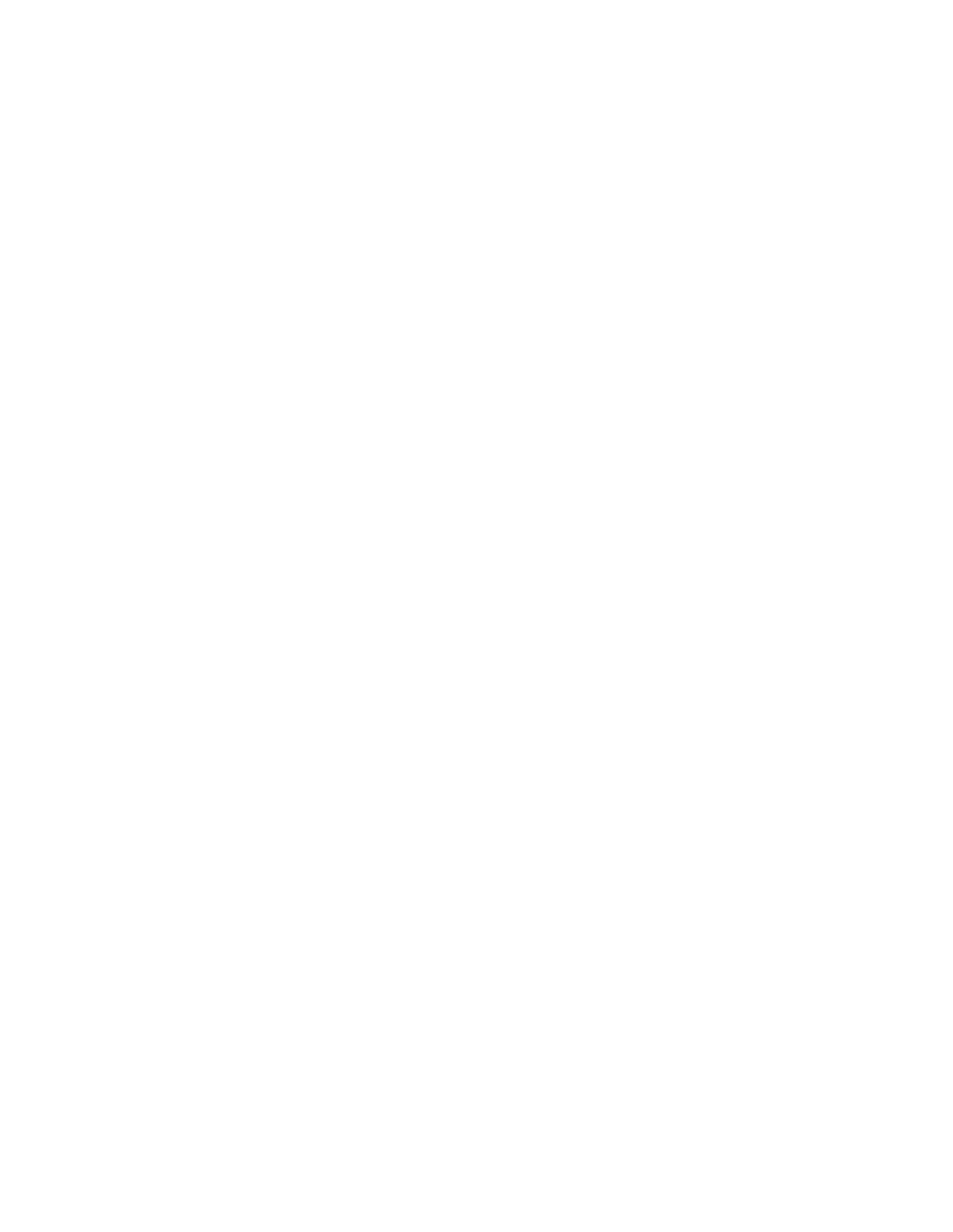# **Contents**

|                                                               | Page           |
|---------------------------------------------------------------|----------------|
| <b>Section 1: Programme Specification</b>                     | 1              |
| Section 2: Educational Aims of the Programme                  | $\overline{2}$ |
| <b>Section 3: Learning Outcomes of the Programme</b>          | 3              |
| <b>Section 4: Programme Structure and Credit Requirements</b> | 8              |
| <b>Section 5: Entry Requirements</b>                          | 9              |
| <b>Section 6: Assessment Regulations</b>                      | 9              |
| Section 7: Student Learning: Distinctive Features and Support | 10             |
| <b>Section 8: Reference Points/Benchmarks</b>                 | 11             |
| <b>Section 9: Contextual Documentation</b>                    | 14             |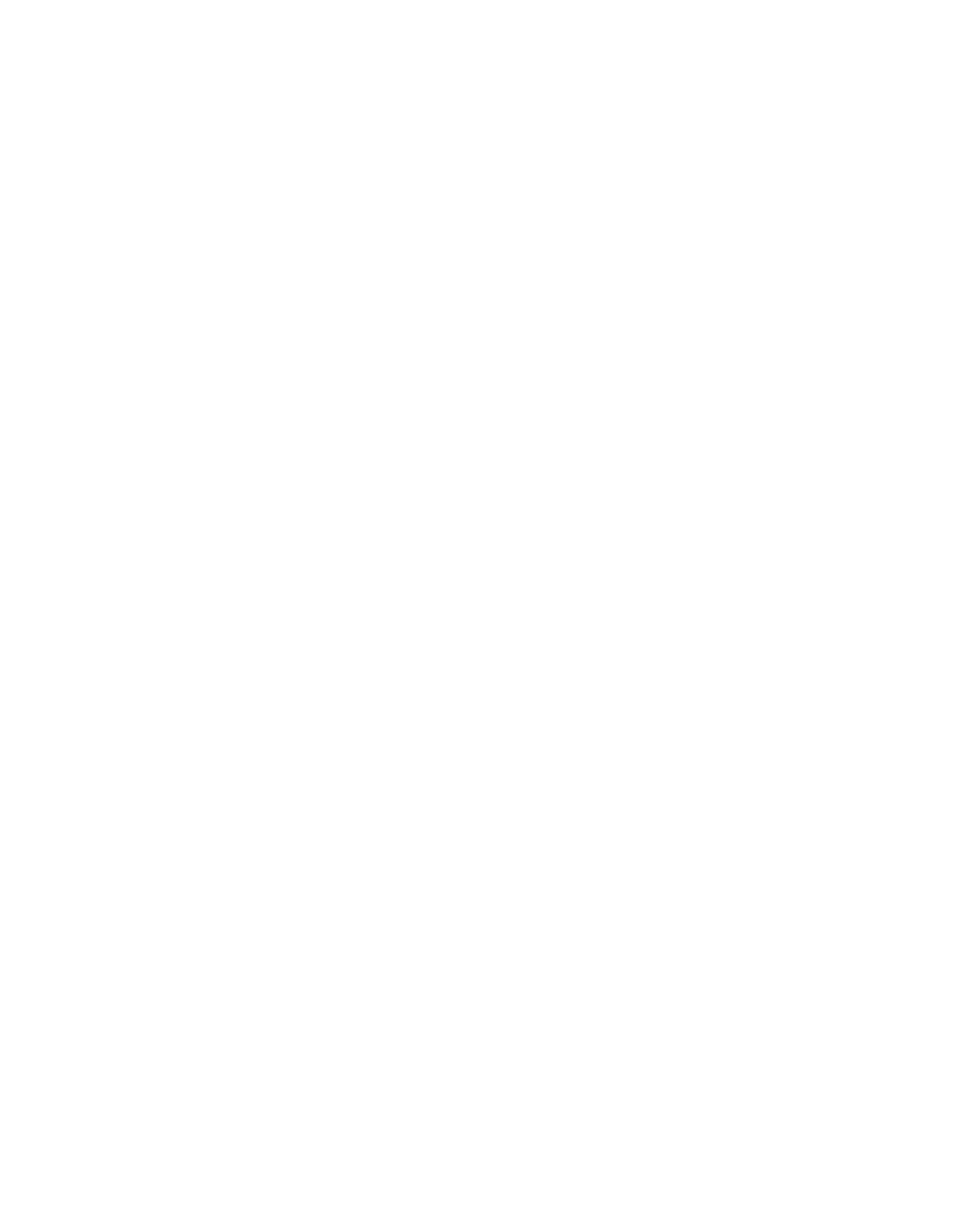# **Programme Specification**

# **Section 1: Basic Data**

| <b>Awarding institution/body</b>                                  | University of the West of England                          |  |
|-------------------------------------------------------------------|------------------------------------------------------------|--|
| <b>Teaching institution</b>                                       | <b>Filton College</b>                                      |  |
| <b>Faculty responsible for programme</b>                          | Computing, Engineering and<br><b>Mathematical Sciences</b> |  |
| <b>Programme accredited by</b>                                    |                                                            |  |
| <b>Highest award title</b>                                        | <b>FdSc Mechanical Engineering</b>                         |  |
| <b>Default award title</b>                                        | <b>Cert HE Mechanical Engineering</b>                      |  |
| Interim award title                                               | <b>Cert HE Mechanical Engineering</b>                      |  |
| <b>Modular Scheme title (if different)</b>                        |                                                            |  |
| <b>UCAS code (or other coding system if</b><br>relevant)          |                                                            |  |
| <b>Relevant QAA subject benchmarking</b><br>group(s)              | Engineering                                                |  |
| On-going/valid until* (*delete as<br>appropriate/insert end date) |                                                            |  |
| Valid from (insert date if appropriate)                           | September 2007                                             |  |
| Authorised by                                                     | Date:                                                      |  |
| <b>Version Code</b><br>1                                          |                                                            |  |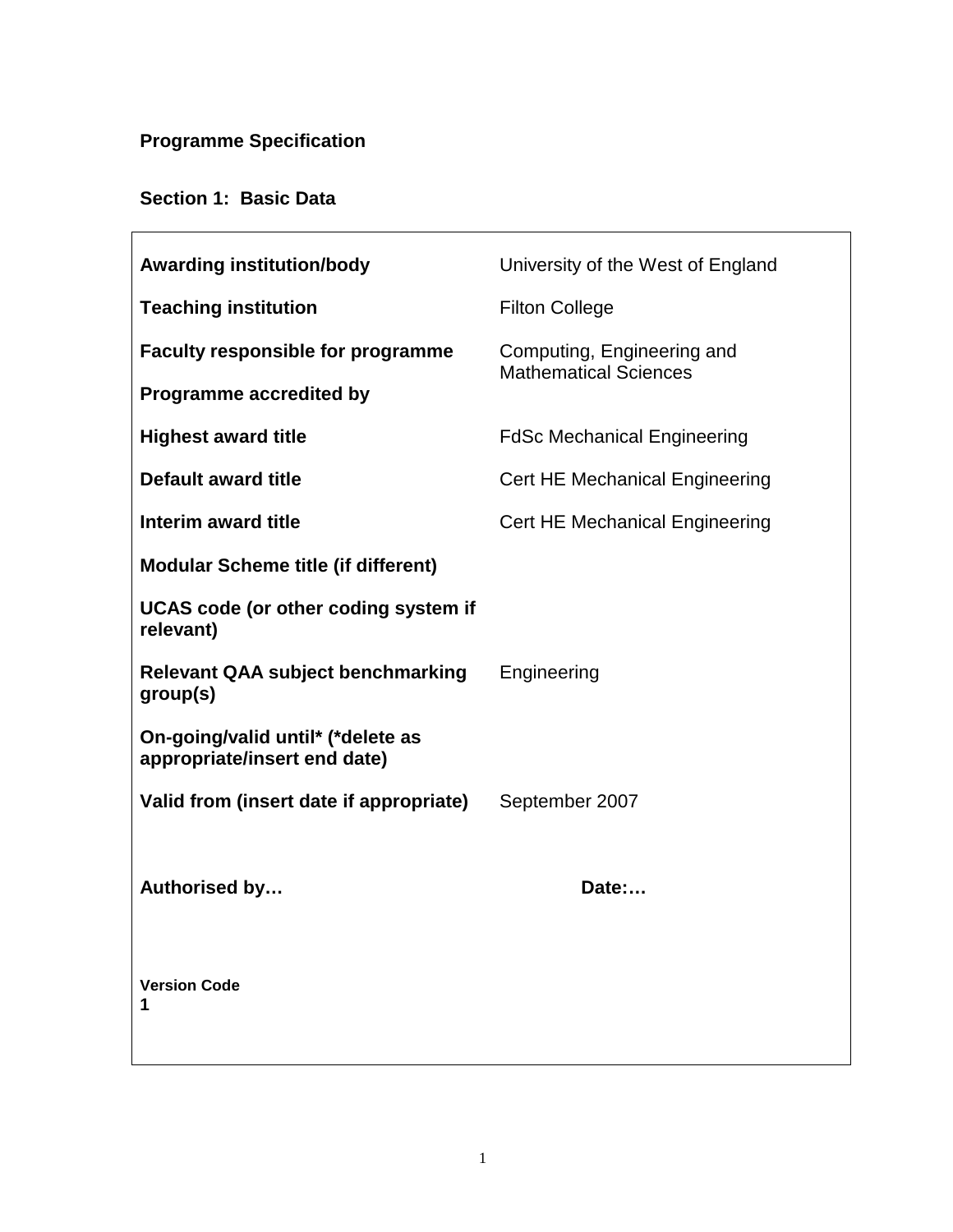# **Section 2: Educational Aims of the Programme**

The aims of the programme are:

- 1. To provide a high quality, intermediate level education in mechanical engineering for employees in the engineering sector and students from engineering and related disciplines.
- 2. To develop in students the higher level technological and management skills required by employers in the engineering sector.
- 3. To develop a range of skills, techniques and attributes essential for successful performance in working life.
- 4. To prepare students for progression to higher degrees in appropriate mechanical engineering and related subjects.
- 5. To continue the development of those generic study skills that will enable learners to become independent, lifelong learners.
- 6. To provide a programme developed in partnership with employers specifically tailored to the current and future needs of the engineering sector.
- 7. To provide a vocationally specific scheme to facilitate learning within a mechanical engineering environment.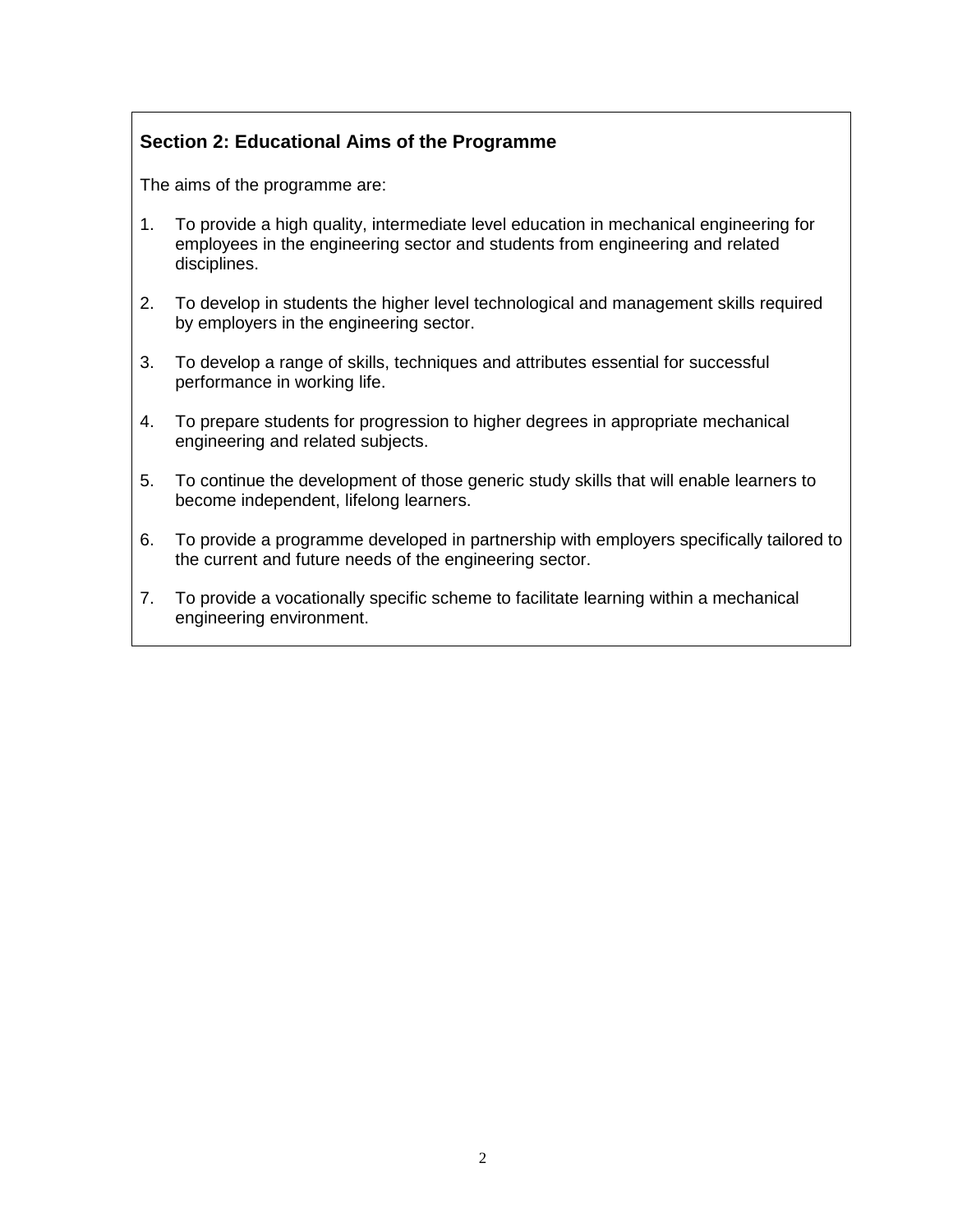# **Section 3: Learning Outcomes of the Programme**

The award route provides opportunities for students to develop and demonstrate knowledge and understanding, intellectual skills, subject-specific skills and transferable skills, as shown below.

# **A. Knowledge and Understanding**

|    | Knowledge and Understanding of:                                                                                                        | <b>Teaching/Learning Methods and Strategies</b>                                                                                                                      | <b>Assessment</b>                                                                                      |
|----|----------------------------------------------------------------------------------------------------------------------------------------|----------------------------------------------------------------------------------------------------------------------------------------------------------------------|--------------------------------------------------------------------------------------------------------|
| 1. | Basic mathematical techniques to<br>analyse model and solve engineering<br>problems.                                                   | A blended learning approach will be adopted to<br>provide a stimulating, vocationally relevant, flexible<br>learning experience featuring a wide variety of delivery | A variety of assessment methods<br>will be used both to assess<br>learning and to provide              |
| 2. | The essential underpinning scientific<br>principles utilised throughout the<br>engineering sector.                                     | methods. Activities may include teacher-led lectures,<br>practical work, and group project work, case studies,<br>portfolio building and computer-based learning     | constructive, formative feedback to<br>the student.                                                    |
|    | 3. The essential principles and<br>elements of the design process and<br>their application in engineering                              | supported by extensive use of college VLE.<br>The extensive range of professional experience of the                                                                  | Standard modules will include<br>formal unseen tests in addition to<br>portfolio and/or computer based |
| 4. | contexts.<br>Costing and financial planning<br>techniques together with modern                                                         | teaching staff will be utilised to enhance the learning<br>experience as will the growing experience of the<br>students throughout the course. The strong links      | assessment.                                                                                            |
| 5. | project management methodology.<br>The ability to explain how information<br>and communications technology                             | between the college and local employers will be<br>utilised to provide a selection of lectures, class talks<br>and workshops from visiting specialists.              |                                                                                                        |
|    | (ICT) is used in an engineering<br>discipline and to critically identify the<br>most appropriate application in<br>different contexts. | Students are expected to undertake a significant<br>amount of directed study including study of standard<br>texts for each module.                                   |                                                                                                        |
|    |                                                                                                                                        | Work based learning will feature strongly in a number<br>of project modules and will feature engagement with<br>managers and supervisors wherever possible.          |                                                                                                        |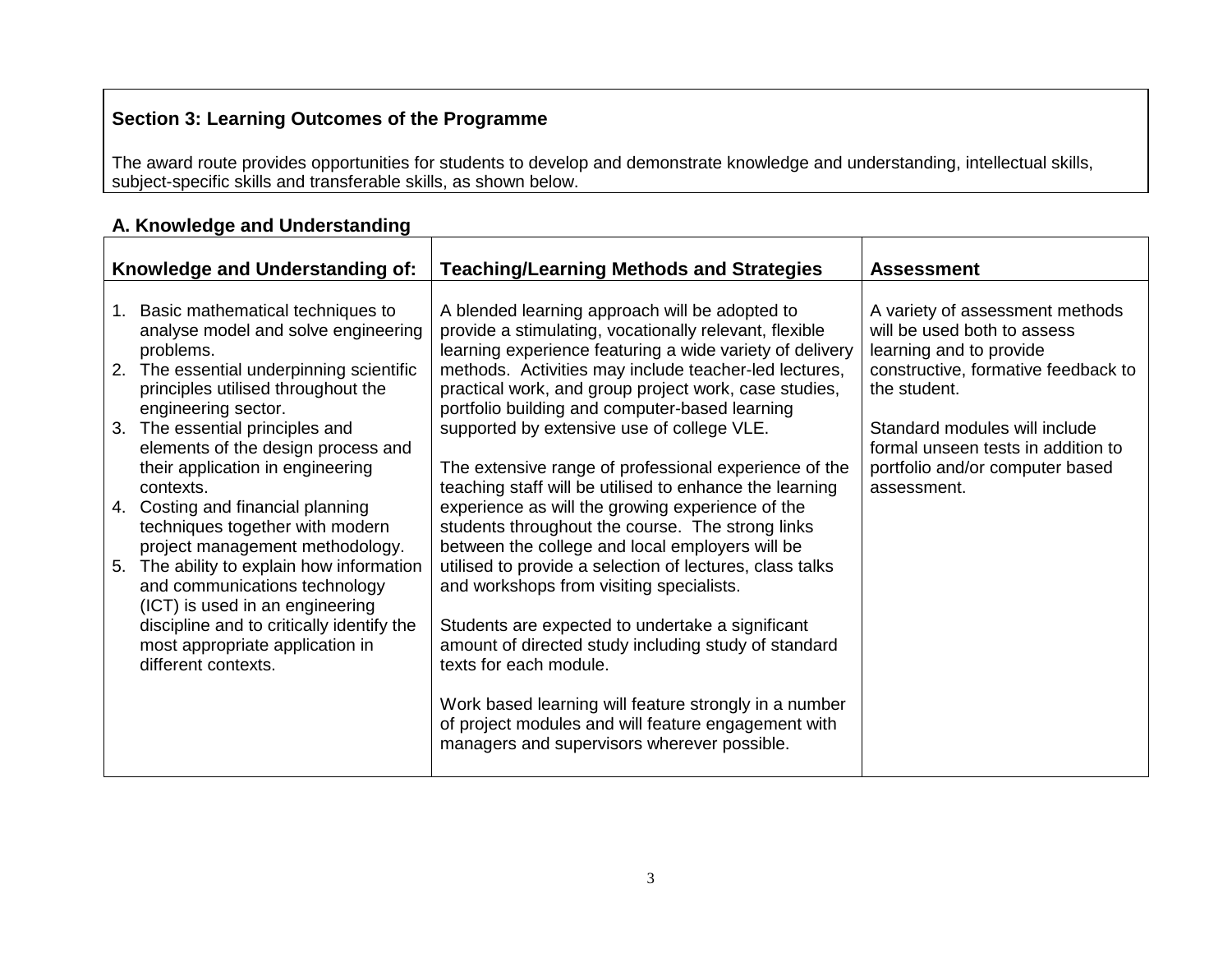### **B. Intellectual Skills**

|    | <b>Intellectual Skills</b>                                                                                                                                                                                                                                                                                              | <b>Teaching/Learning Methods and Strategies</b>                                                                                                                                                                                                                                                                                                     | <b>Assessment</b>                                                                                                                                                                                  |
|----|-------------------------------------------------------------------------------------------------------------------------------------------------------------------------------------------------------------------------------------------------------------------------------------------------------------------------|-----------------------------------------------------------------------------------------------------------------------------------------------------------------------------------------------------------------------------------------------------------------------------------------------------------------------------------------------------|----------------------------------------------------------------------------------------------------------------------------------------------------------------------------------------------------|
| 1. | Plan, conduct and critically report on<br>an investigation into a work-based<br>engineering issue, by undertaking<br>group and individual projects with<br>limited advice from tutors and work                                                                                                                          | Students are encouraged to bring together knowledge<br>and skills acquired in several modules and to determine<br>new ways of working. As the student progresses, the<br>need to synthesise ever-greater volumes of information<br>and approaches into a coherent output is developed.                                                              | Engineering of complex products<br>requires demonstration of many<br>intellectual skills.<br>Intellectual skills are assessed                                                                      |
| 2. | supervisors.<br>Analyse, solve and critically evaluate<br>the solution to engineering problems<br>through the use and application of<br>engineering knowledge and<br>understanding. Including the use of<br>appropriate mathematical methods<br>and the application of scientific<br>principles to produce solutions to | Analysis, synthesis, evaluation and problem solving<br>skills are developed using problems and case studies in<br>a number of modules and in work-based learning<br>environments. The focus is on understanding and<br>defining the problem in order to formulate effective<br>solutions.<br>The need to evaluate alternative solutions and designs | through independent project work,<br>assignments, assessed<br>presentations and reports.<br>Independent reading is<br>encouraged to enable students to<br>focus on their own areas of<br>interest. |
| 3. | relevant problems.<br>Synthesise parameters which affect<br>an engineering design solution and<br>be able to coherently justify these as<br>the basis for the design criteria.<br>Include the cost constraints and<br>critically evaluate the<br>appropriateness of different<br>approaches to solving the problem.     | and to balance conflicting objectives is also addressed<br>through a variety of projects, group work, case studies,<br>tutorials and work-based projects.                                                                                                                                                                                           |                                                                                                                                                                                                    |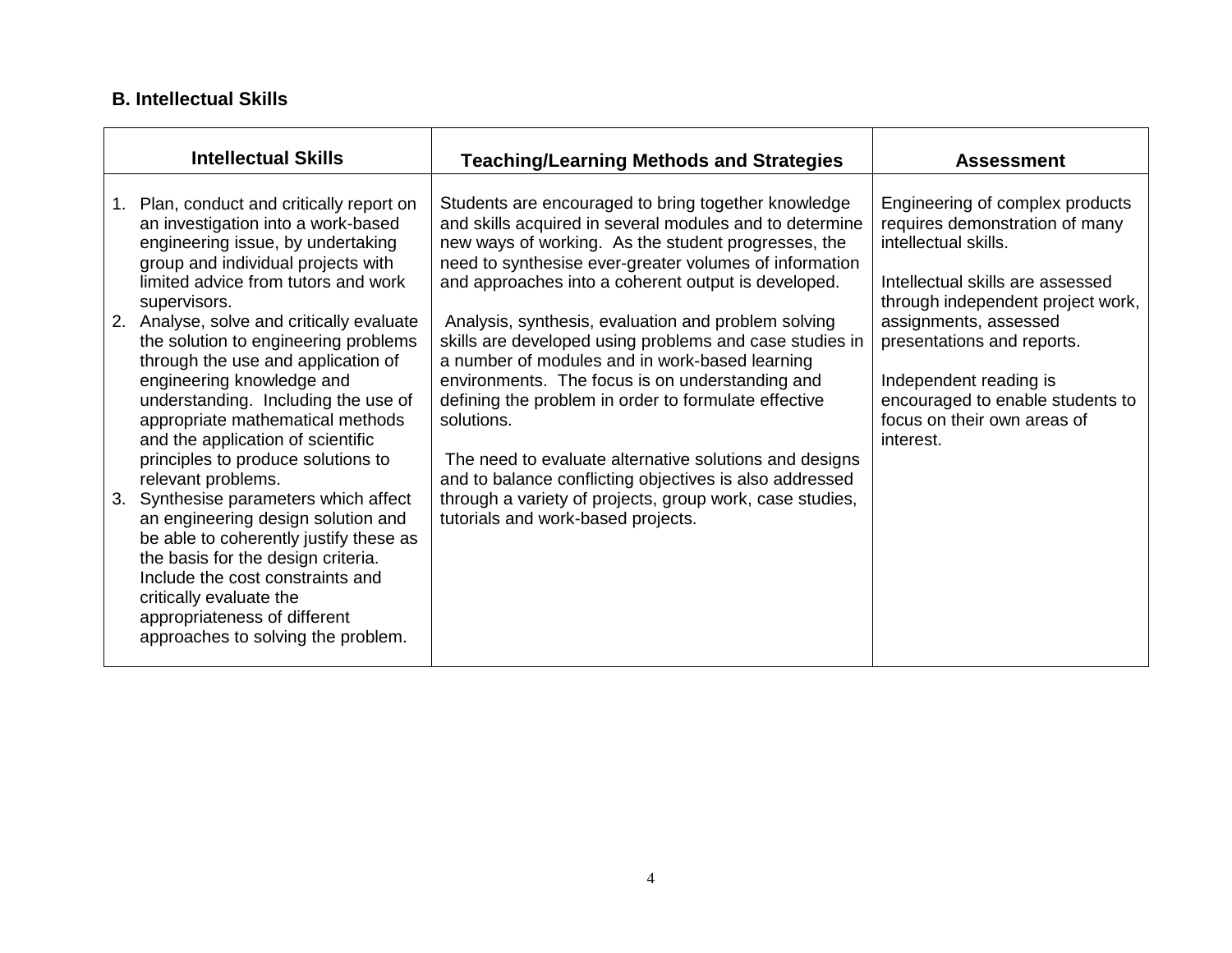# **C. Subject, Professional and Practical Skills**

| <b>Subject/Professional/Practical Skills</b>                                                                                                                                                                                                                                                                                                                                                                                                                                                                                                                                                                                           | <b>Teaching/Learning Methods and Strategies</b>                                                                                                                                                                                                                                                                                                                                                                                                                                                                                                                                        | <b>Assessment</b>                                                                                                                                                                                                                                                                                                                                                                      |
|----------------------------------------------------------------------------------------------------------------------------------------------------------------------------------------------------------------------------------------------------------------------------------------------------------------------------------------------------------------------------------------------------------------------------------------------------------------------------------------------------------------------------------------------------------------------------------------------------------------------------------------|----------------------------------------------------------------------------------------------------------------------------------------------------------------------------------------------------------------------------------------------------------------------------------------------------------------------------------------------------------------------------------------------------------------------------------------------------------------------------------------------------------------------------------------------------------------------------------------|----------------------------------------------------------------------------------------------------------------------------------------------------------------------------------------------------------------------------------------------------------------------------------------------------------------------------------------------------------------------------------------|
| Plan and safely execute a series of<br>$1_{-}$<br>experiments.<br>Use laboratory and workshop equipment<br>2.<br>to generate data.<br>3. Analyse experimental results and<br>determine their strength and validity.<br>Use computer-aided design software and<br>4.<br>other computational tools and packages.<br>Give technical presentations both<br>5.<br>individually and as a member of a group.<br>Use engineering test and measurement<br>6.<br>equipment effectively.<br>Apply engineering principles to the<br>7.<br>solution of practical engineering problems,<br>including the use of appropriate<br>mathematical methods. | Part-time students can be expected to encounter<br>numerous opportunities in their day to day work<br>and in WBL modules to develop and practice their<br>professional skills. Monitoring and guidance will<br>be provided in partnership with the employer<br>through the use of personal development plans<br>$(PDP)$ .<br>Opportunities to develop sufficient professional<br>skills will need to be created for full-time students<br>in the course of work experience and practical<br>college based activities. Relevant experiences<br>should be managed via the student's PDP. | The possession of these skills is<br>demonstrated both by practical<br>work experiences and during<br>group and individual project<br>activities.<br>The assessment of practical<br>skills will include the<br>demonstration of the relevant<br>skill and the gathering and<br>recording of appropriate<br>assessment materials e.g.:<br>photographs, video and witness<br>statements. |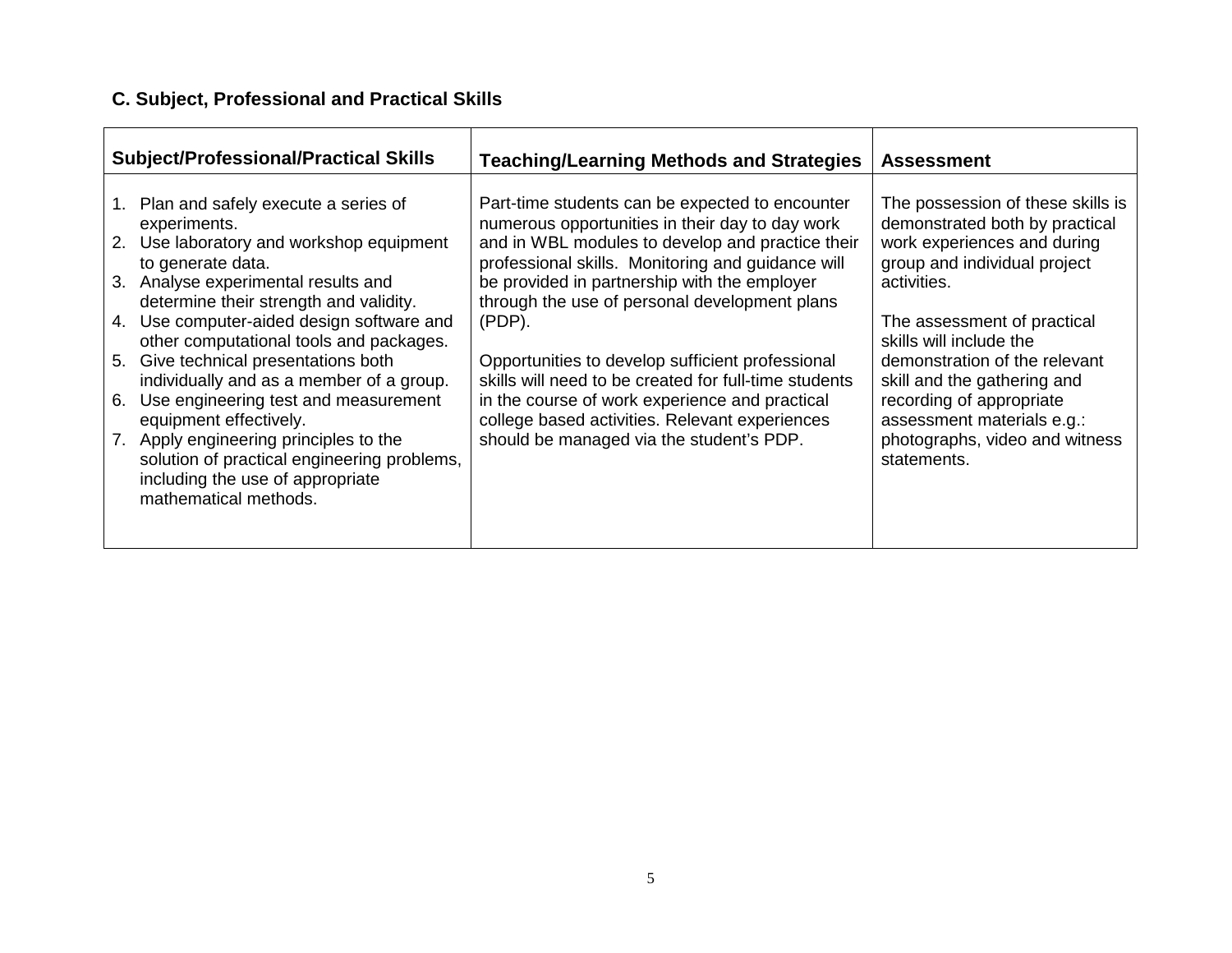# **D. Transferable Skills and Other Attributes**

|    | <b>Transferable Skills and Other Attributes</b>                                                                                                                                               | <b>Teaching/Learning Methods and</b><br><b>Strategies</b>                                                                                                                                                                                                                                                         | <b>Assessment</b>                                                                                                                                                                                                                    |
|----|-----------------------------------------------------------------------------------------------------------------------------------------------------------------------------------------------|-------------------------------------------------------------------------------------------------------------------------------------------------------------------------------------------------------------------------------------------------------------------------------------------------------------------|--------------------------------------------------------------------------------------------------------------------------------------------------------------------------------------------------------------------------------------|
| 1. | Communication skills: to communicate orally,<br>in writing and through drawings including, for<br>instance, the results of technical<br>investigations.                                       | Communication skills are developed through a<br>variety of methods and strategies including the<br>following: workshop and laboratory exercises,<br>assignments, group design case studies, library<br>and other research, work-based investigations,<br>using CAD software and personal development<br>planning. | These skills are demonstrated in<br>a variety of contexts including<br>workplace activities<br>$\bullet$<br>presentations<br>$\bullet$<br>individual and group projects<br>$\bullet$<br>or assignments<br>case studies.<br>$\bullet$ |
| 2. | Self-management skills: to manage own time;<br>achieve objectives to meet deadlines; to work<br>with others having gained insights into the<br>problems of team-based systems<br>development. | Self and Time Management skills are<br>encouraged and developed through a range of<br>methods and strategies including those listed<br>above.                                                                                                                                                                     |                                                                                                                                                                                                                                      |
| 3. | IT Skills in Context (to use software in the<br>context of problem-solving investigations, and<br>to interpret findings).                                                                     | Computer skills are used and developed widely<br>throughout the programme.                                                                                                                                                                                                                                        |                                                                                                                                                                                                                                      |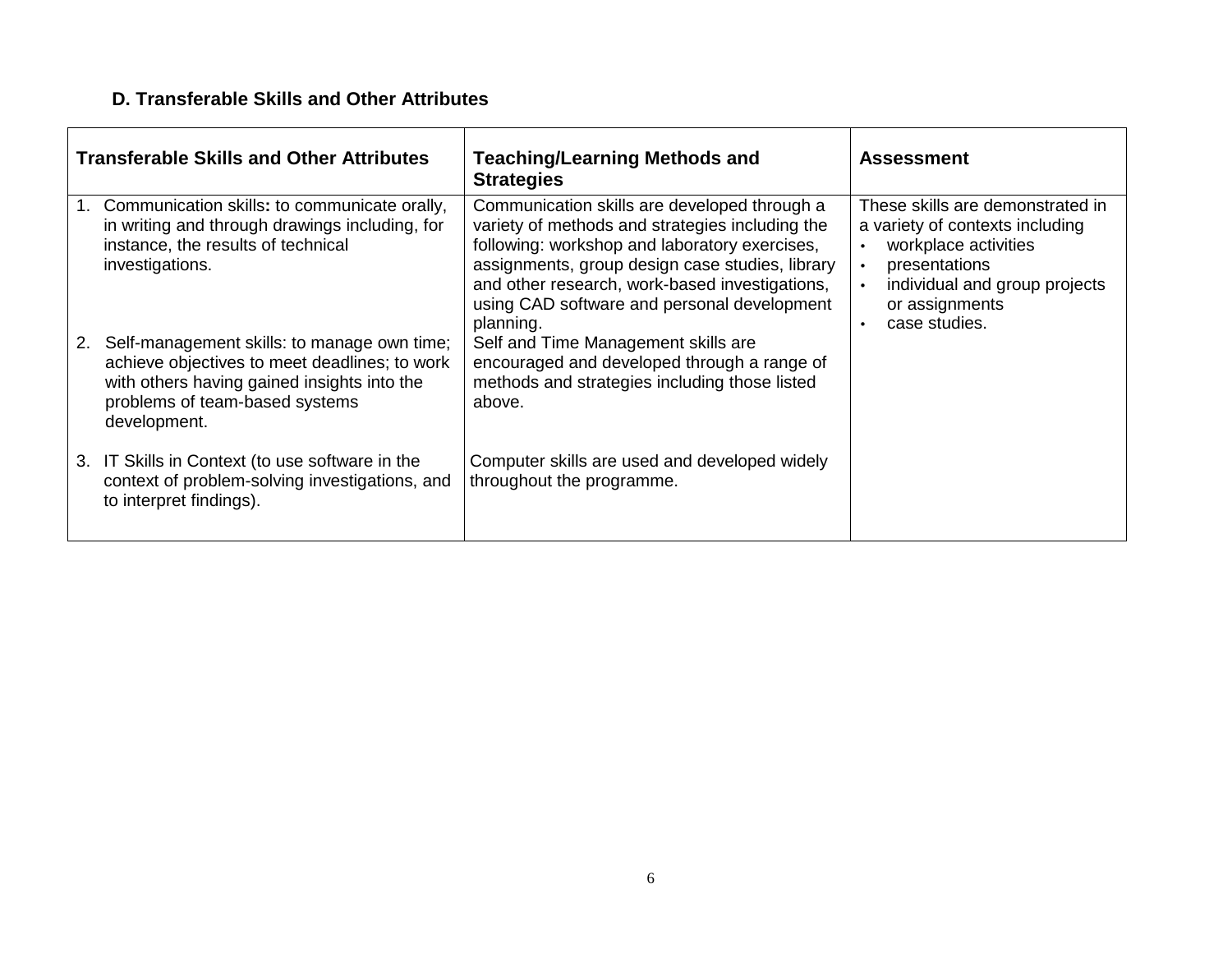|    | 4. Problem formulation: to express problems in<br>appropriate notations.                                                                | Problem solving is encouraged and developed<br>throughout the programme. Students learn and<br>apply problem solving techniques in a wide<br>variety of contexts and are encouraged to<br>respond proactively to issues raised in projects<br>and assignments.                                                               |  |
|----|-----------------------------------------------------------------------------------------------------------------------------------------|------------------------------------------------------------------------------------------------------------------------------------------------------------------------------------------------------------------------------------------------------------------------------------------------------------------------------|--|
| 5. | Progression to independent learning: to gain<br>experience of, and to develop skills in,<br>learning independently.                     | Student's independence as learners is<br>developed using the library and internet<br>resources (including subject gateways),<br>professional technical literature, journals, books<br>and other relevant sources to support learning.<br>Students are encouraged to make effective<br>judgements about a variety of sources. |  |
| 6. | Team working skills: to be able to work as a<br>member of a team; to be aware of the benefits<br>and problems which teamwork can bring. | Students develop team working skills through a<br>variety of group based projects and<br>assignments. Active learning activities enhance<br>the development of team working skills.                                                                                                                                          |  |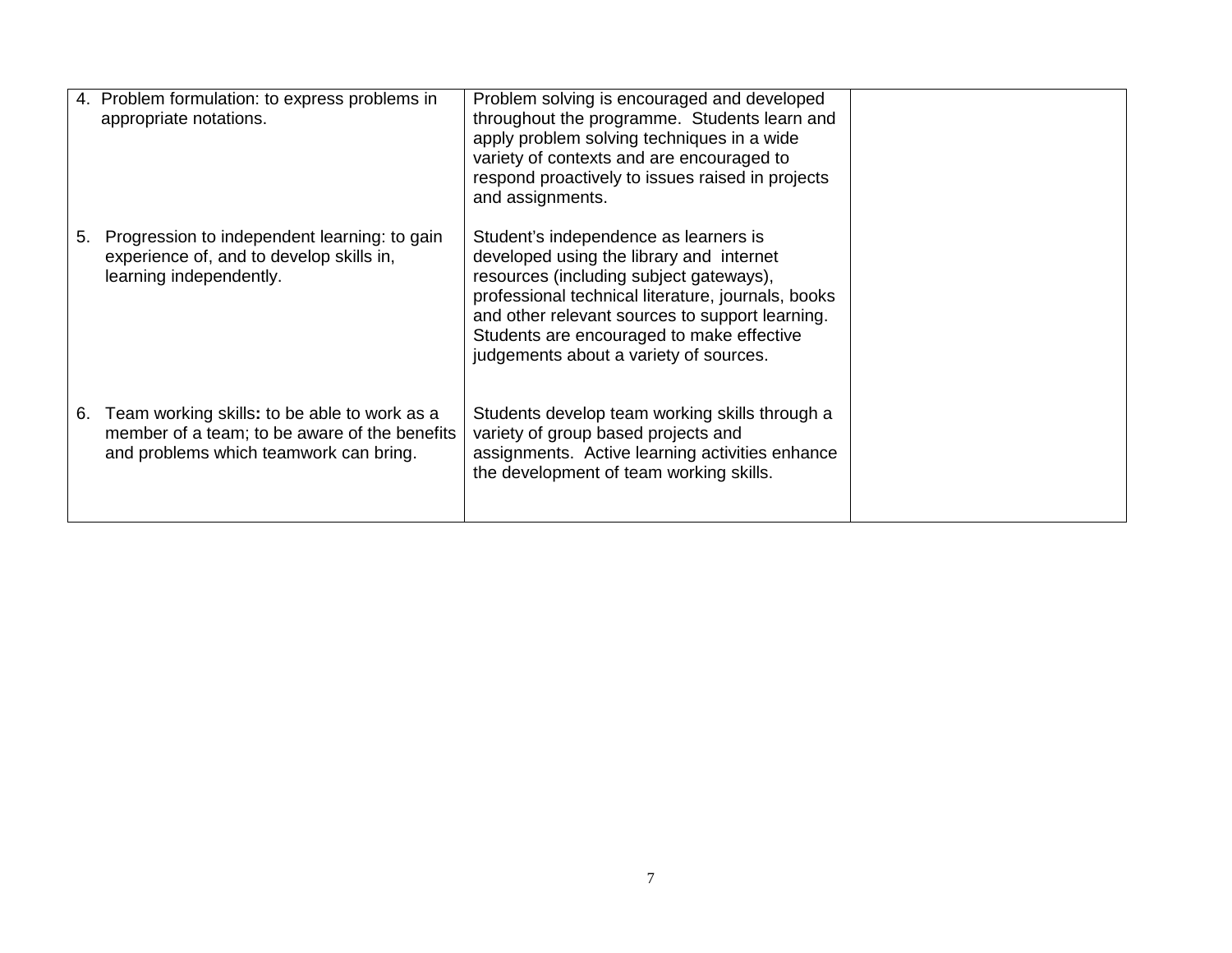#### **Section 4: Programme Structure**

The structure of this FdSc Mechanical Engineering is shown diagrammatically below. The programme learning outcomes are met by the combination of modules offered. The grid in Appendix C gives a more detailed mapping of modules against programme learning outcomes.

Wherever possible work-based learning will be incorporated into all suitable modules and will be predominant mode of learning for 3 modules.

#### Programme Structure: FDSc Mechanical Engineering (Filton)



Upon completion of this programme, students are eligible for entry onto the MEng/BEng Mechanical Engineering at UWE.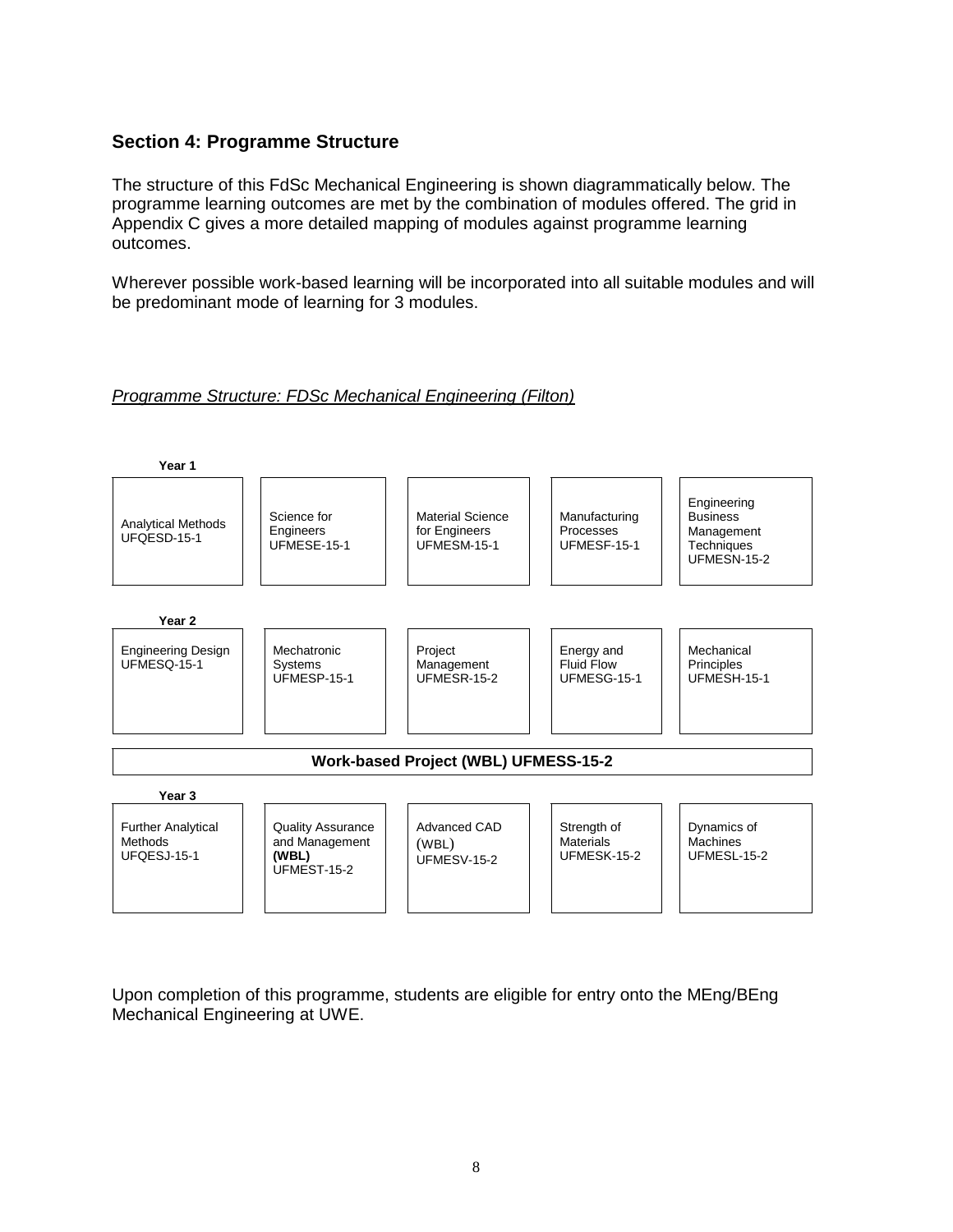# **Section 5: Entry requirements**

#### **5.1 Minimum entry requirements**

The entry requirements for this programme are normally:

- Two A-Levels or equivalent to include maths and suitable science subject; or a BTEC Diploma or Certificate in Engineering with a significant number of units at merit.
- Appropriate employment

Applicants with relevant industrial/commercial experience will also be considered at the discretion of the college. The institution will ensure that it recruits with integrity taking into consideration the realistic expectation of success for each student.

# **Section 6: Assessment Regulations**

The University Modular Assessment Regulations apply to this programme.

# **Section 7: Student learning: distinctive features and support**

- Filton college staff teaching on the foundation degree are appropriately qualified and have significant industrial and academic experience. In addition, the college has been successfully delivering HE courses within an FE environment for local employers for a number of years.
- The programme has been designed in partnership with Rolls-Royce to provide an academic pathway for Advanced Apprentices and also technicians and supervisors within the business wishing to return to education.
- Significant effort is devoted to providing students on the programme with the problem solving and group working skills highlighted by employers as being particularly desirable in the workforce.
- Learners are also encouraged to develop a high degree of independence in their learning in order to develop a culture of lifelong learning.
- Learning strategies have been designed to reflect, wherever possible, current practice in the engineering sector particularly in the use of IT resources.
- Progression opportunities to a validated MEng/BEng program.

# **Virtual Learning Environment**

The engineering department intends to build on its already extensive use of the college's VLE to enhance delivery of the foundation degree programme. A significant amount of course material is currently available and some assignment submission and feedback also takes place electronically via the VLE. In addition a course forum will be available to allow communication of course and module information.

Students will also have access to the University of the West of England intranet and VLE in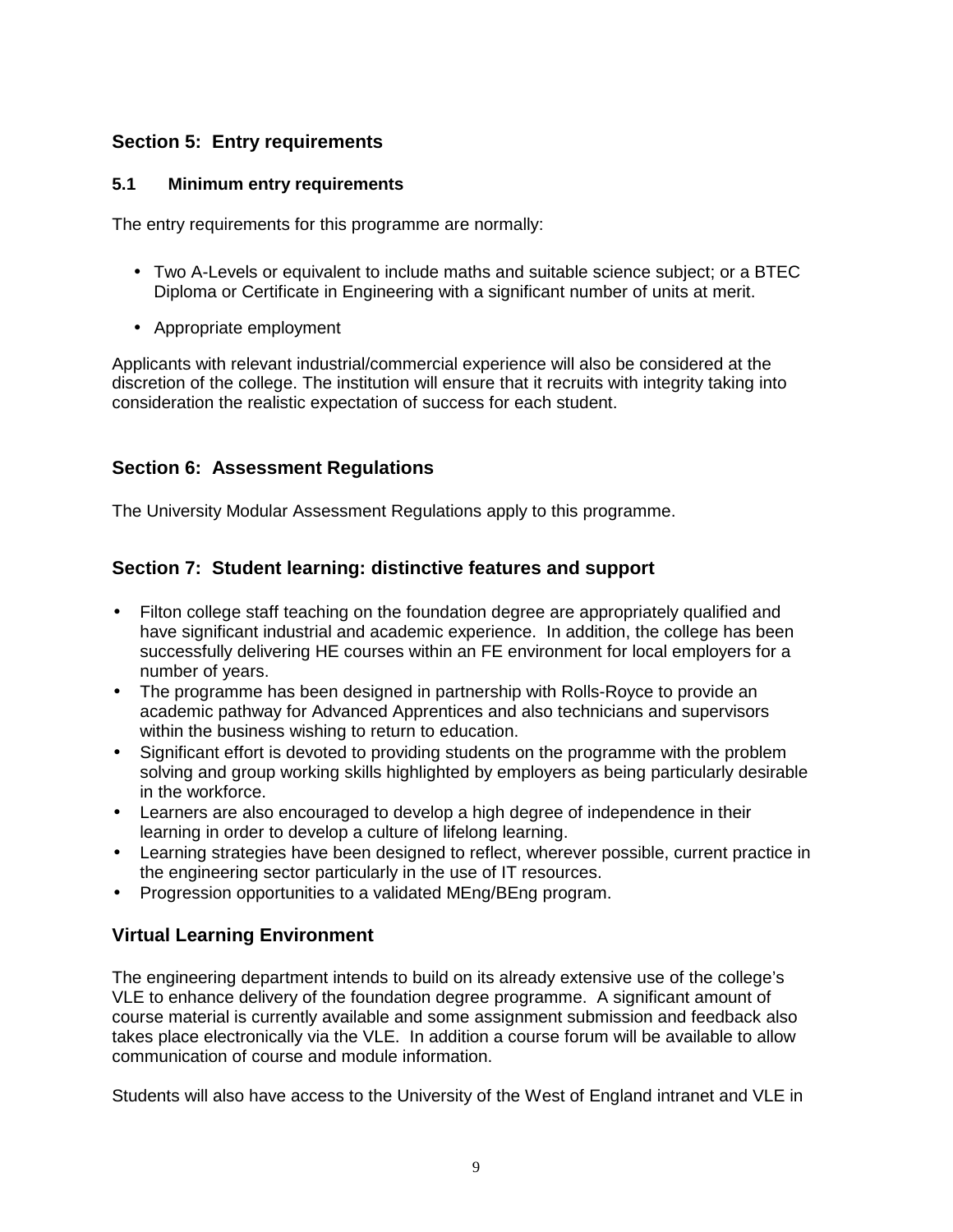the usual way.

# **Engineering Facilities**

The Engineering Learning Area is based at the college's Filton Avenue site. The department has three dedicated engineering workshops and its own electrical/electronic workshop located in the engineering block. A well equipped IT centre containing 18 "AutoCAD" equipped pc's is located in the adjacent teaching block.

Lectures and tutorials on the programme will be delivered in one of the engineering department's well equipped, recently updated, dedicated teaching rooms. Demand permitting, the same room is used for all formal teaching activities and is also made available to the students between lectures so as to act as a base room for the programme.

There are currently three engineering workshops, a well-equipped electrical/electronic workshop and a CAD studio dedicated to the department while standard science laboratories are also available within the college. Specialist and often world-leading facilities are also available through the partnership with the university and the employer. Apprentices are also routinely placed in departments such as materials testing in the course of their apprenticeship.

#### **Learning Resources**

The Learning Resource Centre (LRC) has continually improved and updated the text based HE resources for engineering over several years. Networked IT resources suitable for engineering use are also available centrally in the LRC.

Rolls-Royce employees also have access to specialist resources via the company.

#### **Support by UWE**

The course will be fully supported by UWE in accordance with its partnership agreement framework. Students will be enrolled as UWE students and have access to all facilities on the University campus including physical and on-line access to the library, IT facilities and all professional services provided by the University.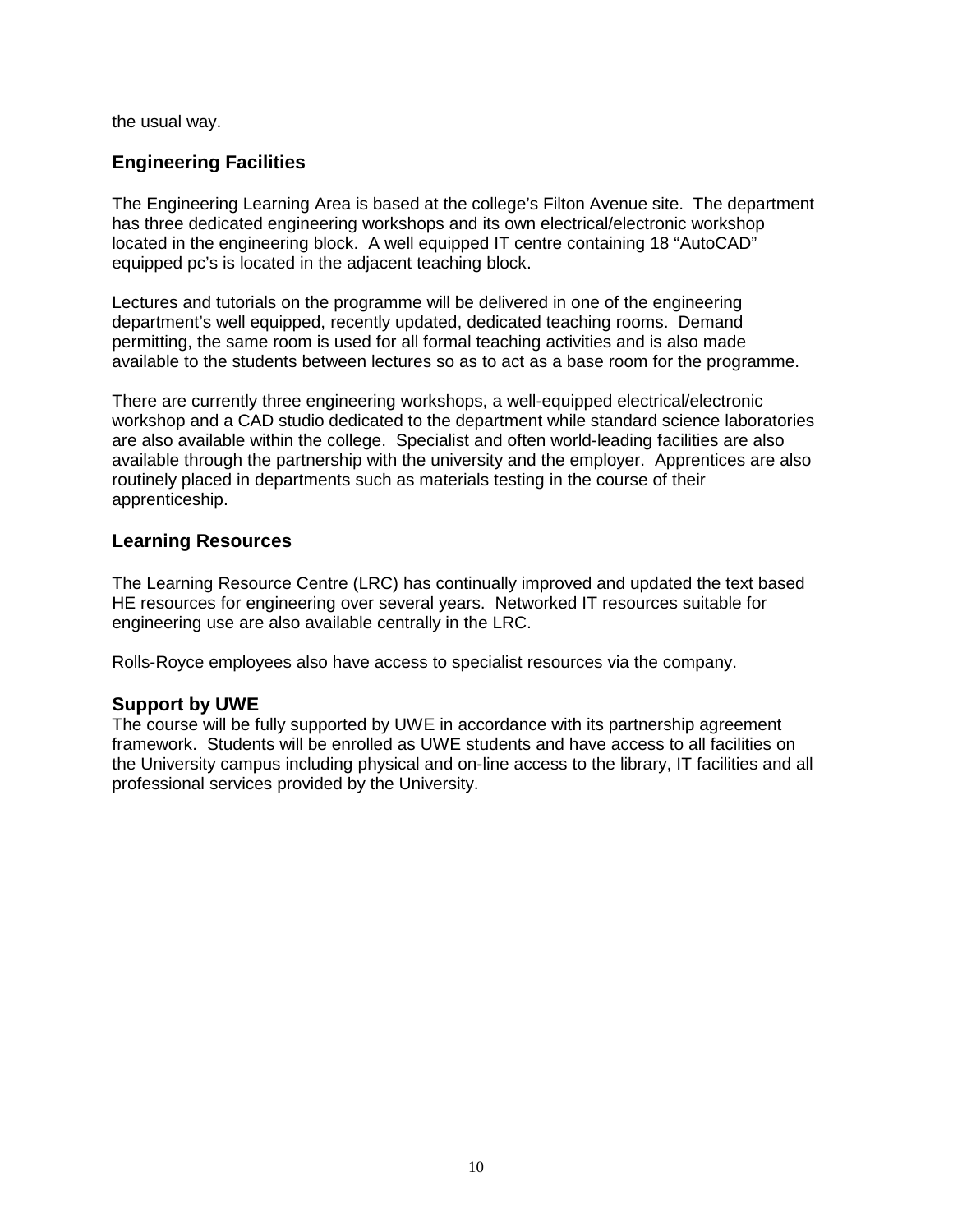# **Section 8 Reference points/benchmarks**

The following external reference points have been used to design this programme:

#### **1. The QAA Foundation Degree qualifications benchmarks (2004).**

Broadly speaking, the QAA Foundation degree qualifications benchmark suggests that a Foundation degree should:

- i. be designed to be highly valued in the job market. The subject content will be vocational and key skills will be developed through work experience and accredited;
- ii. be of high quality, designed to appeal to a wide range of students including the most able, and drawing on and developing best practice in higher education;
- iii. be developed through collaboration between universities, colleges and employers, including the leaders in their field;
- iv. focus on identifying and developing the key skills and knowledge which graduates need in order to contribute to their full potential in all sectors of the labour market, so meeting the needs of employers;
- v. emphasise work experience, exploiting that experience to enrich students' learning, and giving recognition wherever possible to students' previous learning and experience;
- vi. be capable of being delivered on both a part-time and full-time basis, with flexible delivery to suit the needs of people combining study with a job;
- vii. encourage smooth progression. The Foundation Degree should be a widely recognised qualification in its own right. But for those people who wish to progress on to an honours degree there will be clearly defined transition arrangements;
- viii. stimulate lifelong learning, including through clearly defined credit accumulation and transfer schemes.

This particular development exactly meets all most of these criteria. In particular, given that the proposal has been developed as part of the training for apprentices of an industrial partner and designed to allow progression in to UWEs MEng/BEng Mechanical Engineering degree, points 1,2,3,4,5 and 7 are precisely addressed. In relation to point 6, at the time of writing, the programme is unlikely to run in full-time mode, given the requirements of workbased learning. It is however possible that, for example someone who had very recently been made redundant, might be able to study this programme full-time. Such an applicant would be considered individually, taking in to account his/her particular circumstances. The programme also offers potential for life-long learning (point 8) since will be possible to take individual modules from the programme without studying the full diet but this consideration has not been the primary focus of the design of the award.

#### **2. The QAA Guidelines for preparing programme specifications**.

This specification is written with the required aim of clarity for potential student readers. In it's production the authors have been mindful of the various purposes for which the QAA guidelines suggest it might be used.